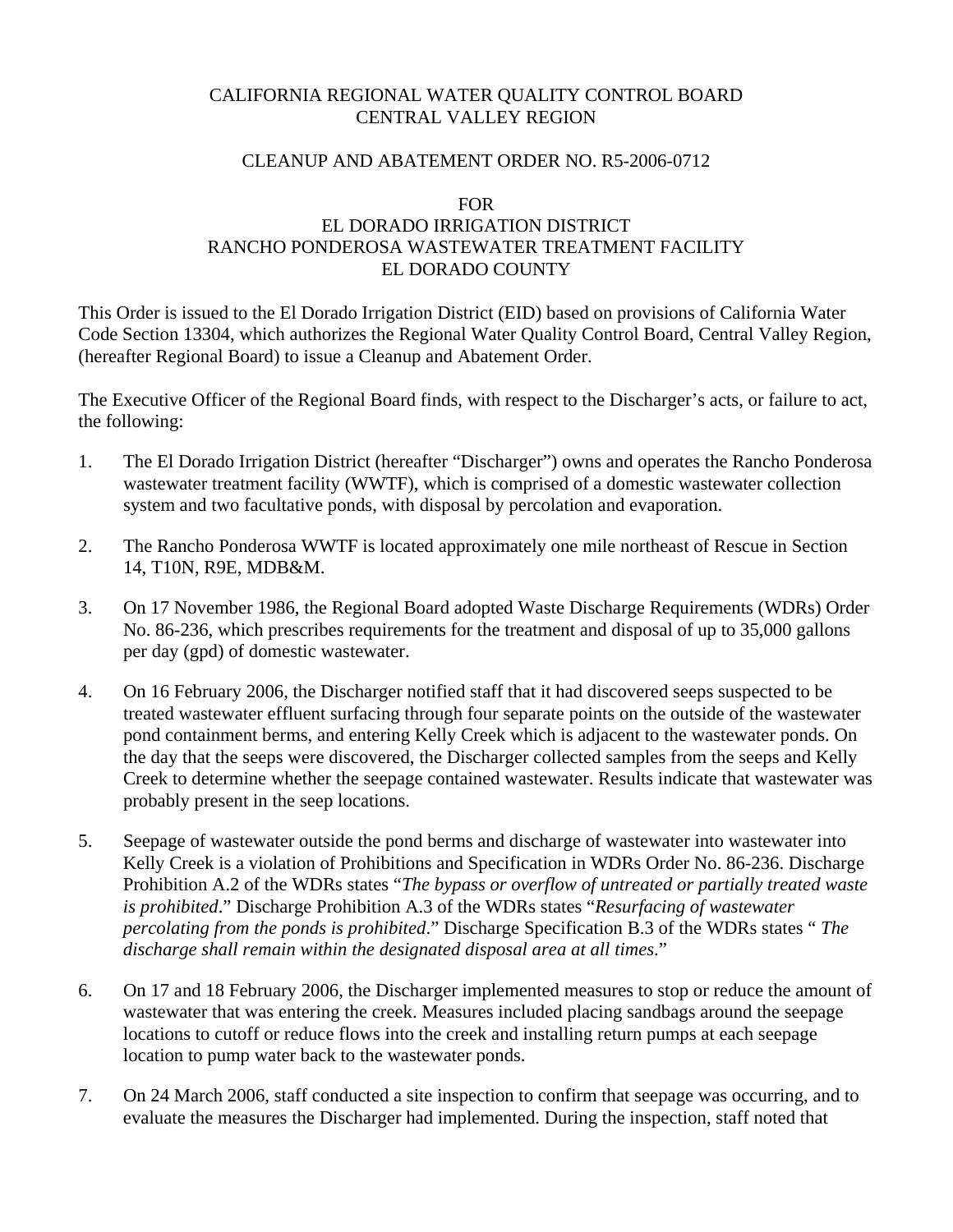seepage was still occurring. In addition, it appeared that while a majority of the seepage water was being returned to wastewater Pond No. 2, some seepage was still entering Kelly Creek.

- 8. On 24 March 2006, the Discharger submitted a letter describing the immediate and long-term actions it planned to take to stop the seepage from entering the creek. Immediate actions include, but are not limited to, installing additional sandbags along the northwest edge of Pond No. 2 to isolate the seepage area from high creek flows during heavy rain events, installing an additional return pump, placing bentonite clay patches and hand packing the clay into the areas of continued seepage, and installing a standpipe around the small return pump adjacent to the creek to isolate the seepage area from inundation during periods of high creek flows.
- 9. On 7 April 2006, the Discharger submitted a letter describing the immediate actions it has taken. The letter states that (1) the Discharger installed approximately 100 sandbags along the Pond No. 2 embankment dam to allow the seepage area to be isolated from the creek during high stream flow; (2) an additional pump was installed within the isolated area to ensure that all seepage water is returned to the ponds; (3) bentonite clay was placed into the identified seep locations to reduce or eliminate seepage; and (4) a PVC standpipe was installed with a return pump to isolate the small seepage area adjacent to the creek.
- 10. As part of the Discharger's 12 May 2006 comments to the Draft Cleanup and Abatement Order, the Discharger submitted a report that provided results of a geotechnical evaluation, and recommendations to stop seepage into Kelly Creek. The geotechnical report concluded that three of the four previously identified seeps have the physical and chemical signature of pond wastewater, and recommended various mitigation alternatives to stop the seepage. These include (1) well point dewatering, (2) construction of a subdrain and sump between Pond No.2 and Kelly Creek, (3) installing a cutoff slurry wall in conjunction with the subdrain and sump, and (4) installing a pond liner, cutoff slurry wall, and subdrain and sump. This Order requires the Discharger to submit a report describing the interim alternative(s) that will be selected to stop pond seepage. The alternative(s) must be implemented by 30 October 2006.
- 11. The Discharger's 24 March and 12 May 2006 letters indicate that the long-term action planned for the facility is to either connect to EID's main collection system, (tributary to EID's Deer Creek wastewater treatment plant) or design and construct a permanent onsite fix to the berms. The Discharger is currently working on the design report. The Discharger's letter indicates that this work will commence once all the necessary permits and rights of way are acquired, and the design, and contracting are completed. This Order requires the Discharger to submit a report describing the selected long-term action. The long-term action must be implemented by 31 October 2007.

### **REGULATORY CONSIDERATIONS**

- 12. The Regional Board's Water Quality Control Plan (Fourth Edition) for the Sacramento River and San Joaquin River Basins (Basin Plan) establishes the beneficial uses of waters of the state and water quality objectives to protect those uses.
- 13. Surface water drainage is to Kelly Creek, a tributary to South Fork of the American River. The beneficial uses of South Fork of the American River are municipal and domestic supply;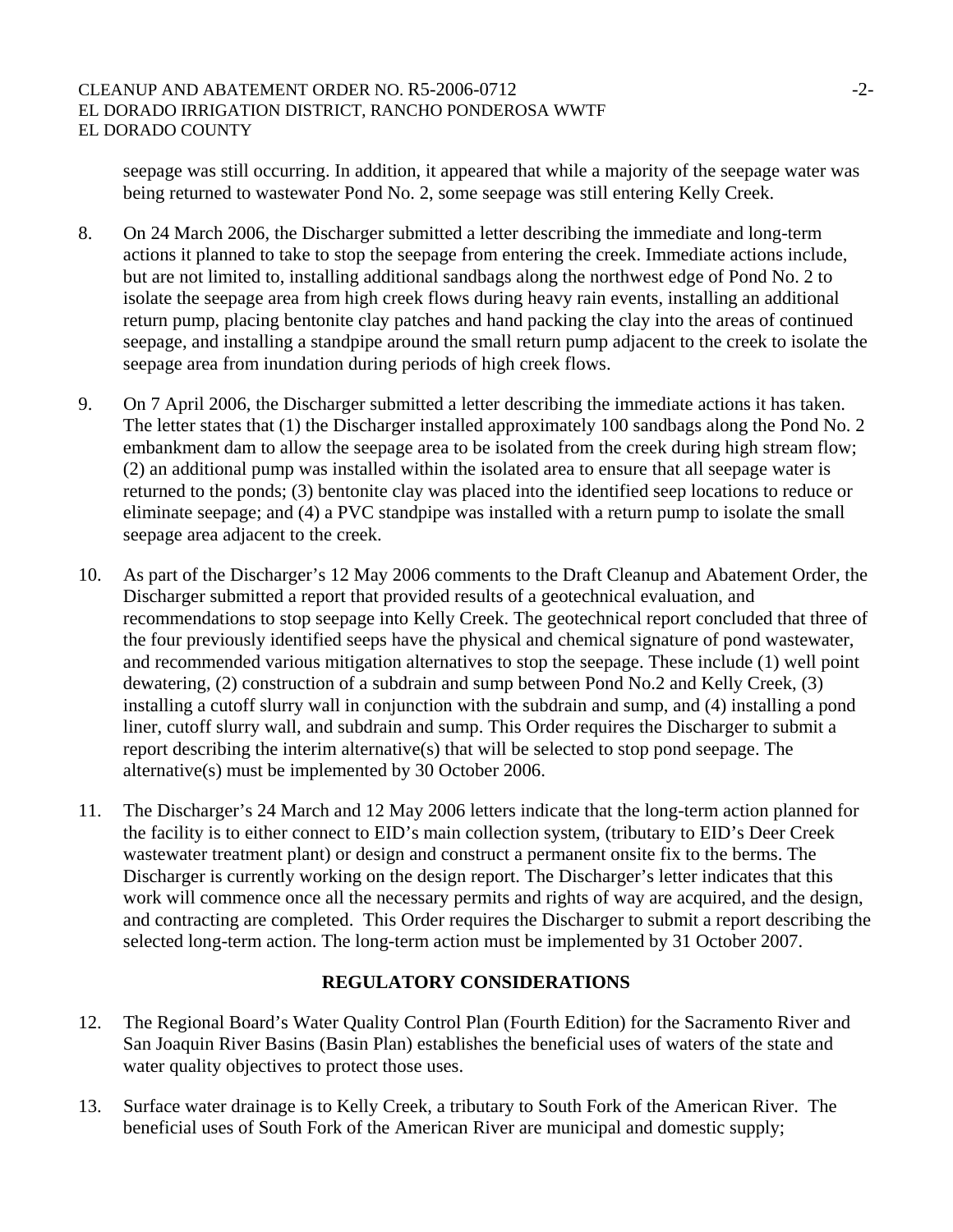hydropower generation; water contact recreation; noncontact water recreation; warm freshwater habitat; cold freshwater habitat; and wildlife habitat.

- 14. The beneficial uses of underlying groundwaters are municipal and domestic water supply, agricultural supply, and industrial service and process supply.
- 15. Section 13304(a) of the California Water Code provides that: "Any person who has discharged or discharges waste into the waters of this state in violation of any waste discharge requirement or other order or prohibition issued by a regional board or the state board, or who has caused or permitted, causes or permits, or threatens to cause or permit any waste to be discharged or deposited where it is, or probably will be, discharged into the waters of the state and creates, or threatens to create, a condition of pollution or nuisance, shall upon order of the regional board, clean up the waste or abate the effects of the waste, or, in the case of threatened pollution or nuisance, take other necessary remedial action, including, but not limited to, overseeing cleanup and abatement efforts. A cleanup and abatement order issued by the state board or a regional board may require the provision of, or payment for, uninterrupted replacement water service, which may include wellhead treatment, to each affected public water supplier or private well owner. Upon failure of any person to comply with the cleanup or abatement order, the Attorney General, at the request of the board, shall petition the superior court for that county for the issuance of an injunction requiring the person to comply with the order. In the suit, the court shall have jurisdiction to grant a prohibitory or mandatory injunction, either preliminary or permanent, as the facts may warrant."
- 16. As described in Finding No 5, the discharge of waste to surface waters is a violation of the Discharger's WDRs. In addition, the discharge of sewage wastewater to the surface waters of the state threatens to cause pollution or nuisance. The Discharger, by failing to control the discharge, has caused or permitted, or threatens to cause or permit, waste to be discharged in such a manner that it threatens to cause a threat to public health and/or create a condition of pollution or nuisance. Each of these actions subjects the Discharger to an order under section 13304 of the California Water Code.
- 17. Section 13267(b) of the California Water Code provides that: *"*In conducting an investigation specified in subdivision (a), the regional board may require that any person who has discharged, discharges, or is suspected of having discharged or discharging, or who proposes to discharge waste within its region, or any citizen or domiciliary, or political agency or entity of this state who has discharged, discharges, or is suspected of having discharged or discharging, or who proposes to discharge, waste outside of its region that could affect the quality of waters within its region shall furnish, under penalty of perjury, technical or monitoring program reports which the regional board requires. The burden, including costs, of these reports shall bear a reasonable relationship to the need for the report and the benefits to be obtained from the reports. In requiring those reports, the regional board shall provide the person with a written explanation with regard to the need for the reports, and shall identify the evidence that supports requiring that person to provide the reports."
- 18. The technical reports required by this Order are necessary to ensure compliance with this C&A Order and WDRs Order No. 86-236, and to ensure the protection of the public health and safety and waters of the state. The Discharger owns and operates the facility that discharges waste subject to this Order.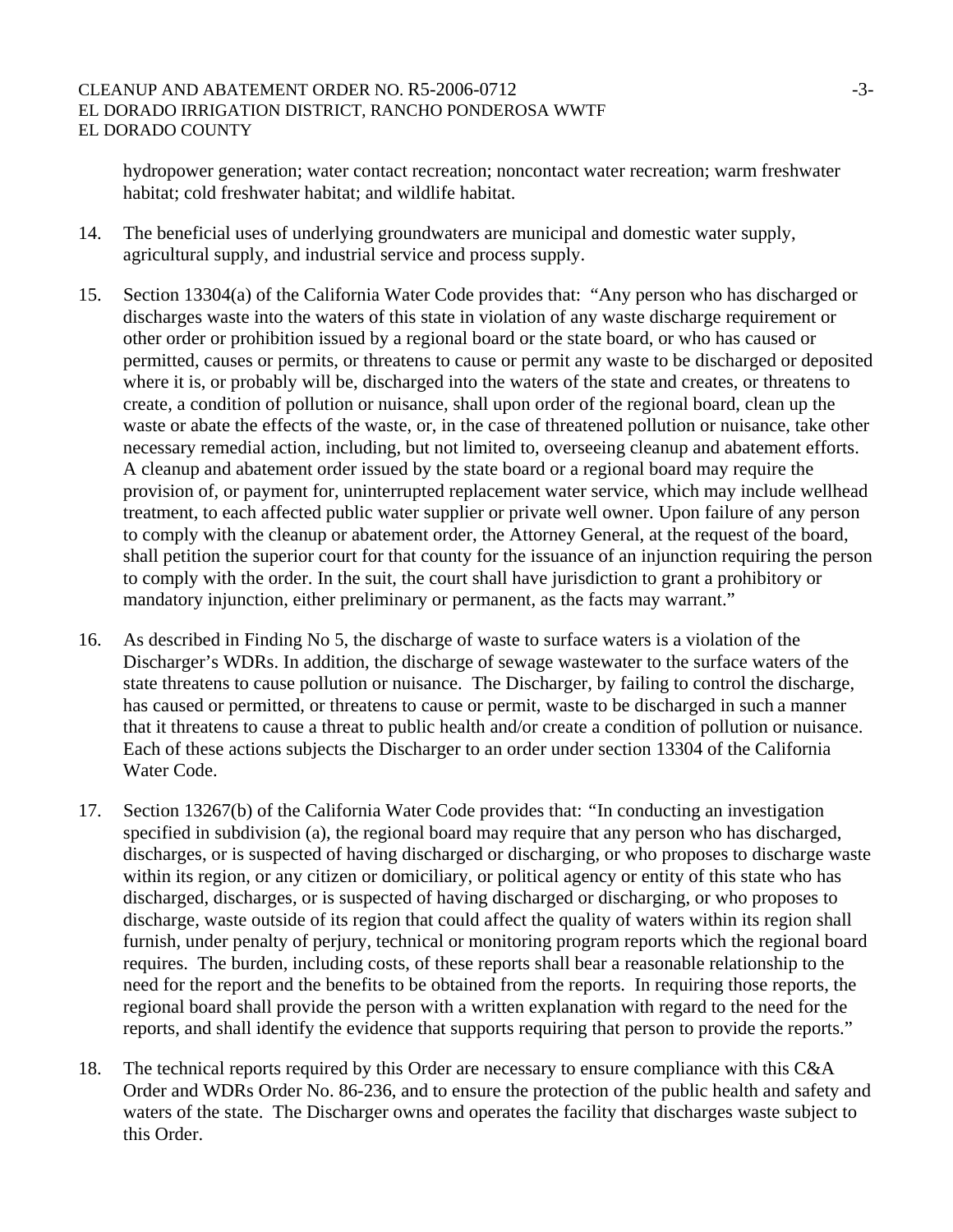- 19. The issuance of this Order is an enforcement action taken by a regulatory agency and is exempt from the provisions of the California Environmental Quality Act, pursuant to Section 15321(a)(2), Title 14, California Code of Regulations.
- 20. Any person affected by this action of the Regional Board may petition the State Water Resources Control Board (State Board) to review the action in accordance with Section 2050 through 2068, Title 23, California Code of Regulations. The petition must be received by the State Board within 30 days of the date of this Order. Copies of the law and regulations applicable to filing petitions are available at http://www.waterboards.ca.gov/water\_laws/cawtrcde/wqpetition\_instr.html and will also be provided upon request.

**IT IS HEREBY ORDERED** that, pursuant to Sections 13304 and 13267 of the California Water Code, El Dorado Irrigation District shall cleanup and abate, forthwith, the wastewater treatment facility such that all the requirements prescribed in WDRs Order No. 86-236 are met.

Any person signing a document submitted under this Order shall make the following certification:

*"I certify under penalty of law that I have personally examined and am familiar with the information submitted in this document and all attachments and that, based on my knowledge and on my inquiry of those individuals immediately responsible for obtaining the information, I believe that the information is true, accurate, and complete. I am aware that there are significant penalties for submitting false information, including the possibility of fine and imprisonment."* 

- 1. **Beginning 1 June 2006 and continuing until seepage is stopped or the long-term solution is implemented**, the Discharger shall (1) conduct daily inspections of the pond berms (Pond Nos. 1 and 2) for evidence of seepage, (2) conduct daily freeboard monitoring of the wastewater treatment ponds, and (3) conduct daily flow monitoring for the amount of seepage water being returned to the wastewater treatment ponds. Results shall be reported in a monthly report, which is due by the  $15<sup>th</sup>$  day of the following month.
- 2. By **30 June 2006**, the Discharger shall submit a report describing the short-term improvements that will be implemented to stop seepage of wastewater from entering Kelly Creek. The report shall include timelines indicating when the improvements will be completed prior to 30 October 2006.
- 3. By **31 July 2006**, the Discharger shall submit a report describing the long-term action the Discharger will implement to prevent any seepage of wastewater out of the pond berms.
- 4. By **30 October 2006**, the Discharger shall submit a report certifying that the short-term improvements outlined in the report required by item No. 2 of this Order have been completed. As of this date, there shall be no seepage of wastewater from the ponds into Kelly Creek.
- 5. By **31 October 2007**, the Discharger shall submit a report certifying that the long-term action has been implemented and that wastewater is no longer seeping, and no longer has the potential to seep out of the berms.